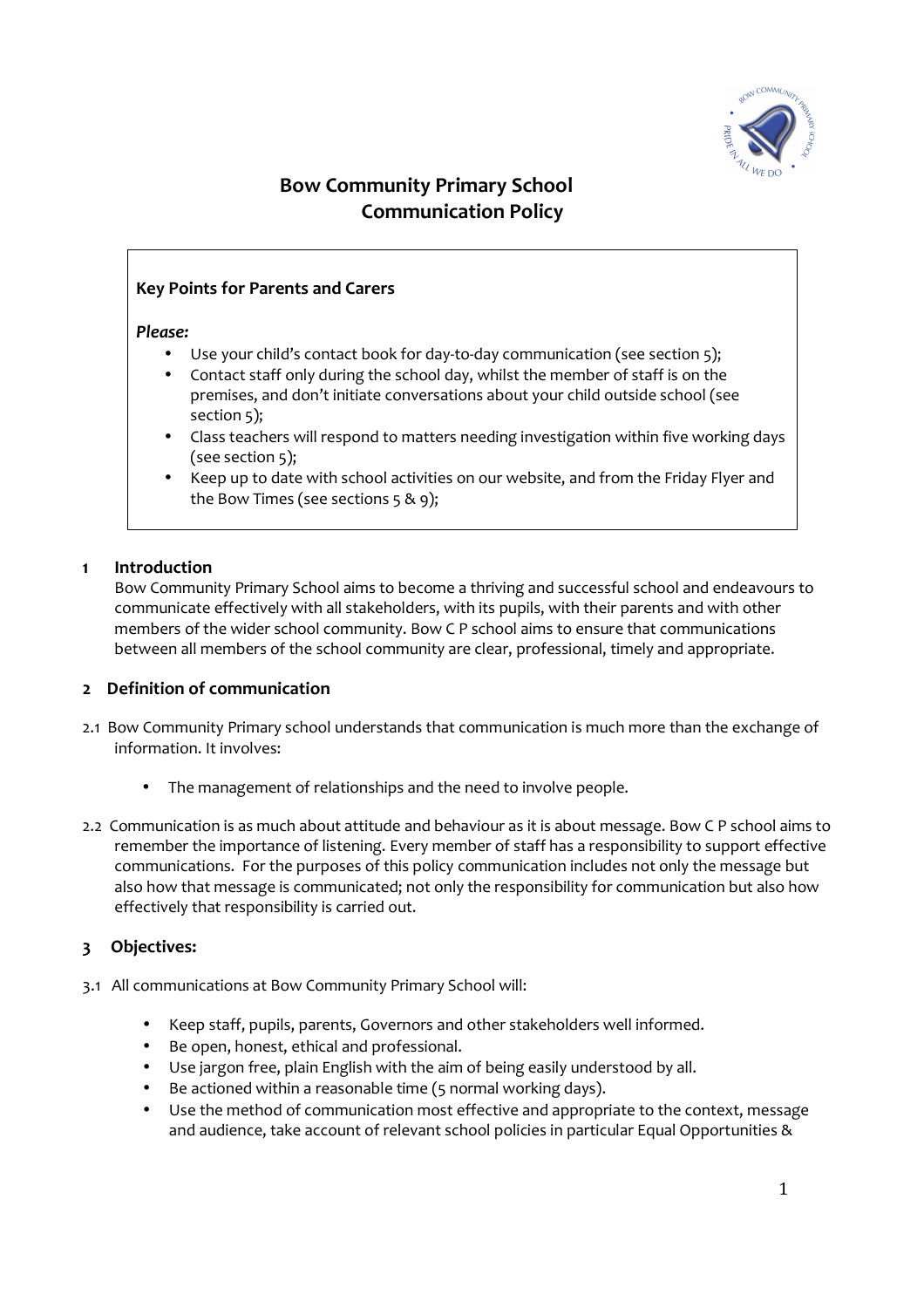Computer Use.

• Be compatible with our core values as reflected in our Mission Statement and Strategic Development Plan.

# **4 Methods of Communication**

- 4.1 Bow CP school has many lines of communication to maintain: with parents and carers, other schools, the community and with outside agencies. Good communication between the school and the home is essential, and children achieve more when schools and parents work together. We believe parents can naturally help more if they know what the school is trying to achieve.
- 4.2 In our school we aim to have clear and effective communications with all parents and with the wider community. Effective communications enable us to share our aims and values through keeping parents well informed about school life. This reinforces the important role that parents play in supporting the school.
- 4.3 Whilst staff at Bow will always seek to establish open and friendly relationships with parents, they will also ensure that the relationships are professional. To this end parents will always be addressed in an appropriate manner and staff will avoid developing close friendships with parents.
- 4.4 Written communications are made as accessible and inclusive as possible. We seek to avoid bias, stereotyping or any form of racial discrimination. We wish to recognise and celebrate the contributions made to our society by all the cultural groups represented in our school.
- **5 Communications with Parents/Carers**
- 5.1All pupils have a contact book at Bow, which allows home and school to communicate on day to day matters, or mention any concerns.
- 5.2 Key stage 1 and Key Stage 2 operate their contact book differently. In KS1, children routinely hand in their contact books at the start of the day, whereby the Teaching Assistant will check to see if a message has been written (this is indicated because the book is open within the plastic case).
- 5.3 Within KS2, pupils are encouraged to take more responsibility for themselves, and will only hand their contact book to the teacher if there is a message inside; contact books are not routinely checked.
- 5.4 If a matter is brought to the attention of the class teacher, they may be unable to investigate it or respond in detail immediately, but will endeavour to do so within 5 normal working days. They may write a short message to indicate that they have seen the message and then follow up with a more comprehensive response following exploration of the issue.
- 5.5 Staff members are keen to support parents when they have a concern regarding their children and recognise the importance of dealing with any issue in a timely and professional manner. For this reason, we ask that parents contact staff only during the school day, whilst the member of staff is on the school premises. We ask parents/carers to refrain from initiating conversations outside school, to discuss any school issues.
- 5.6 A calendar of school events is issued to parents in the first edition of the 'Bow Times' at the beginning of each term.
- 5.7 Each Friday, Bow CP school produces a 'Friday Flyer' and this is added to the school website. This will provide parents with valuable information about what is happening in school the following week, as well as publishing details of the forthcoming school dinner menu.
- 5.8 The 'Bow Times' is sent to parents on a fortnightly basis sometimes on a 3 weekly cycle, dependent upon the number of weeks in the half-term. It contains general details of school events and class/pupil activities. Also included are photographs of pupils who have been awarded a Learning Leaf. Bow school sends other letters of a general nature when necessary and store copies in the school office.
- 5.9 Children in all classes have a reading diary to record any reading at home.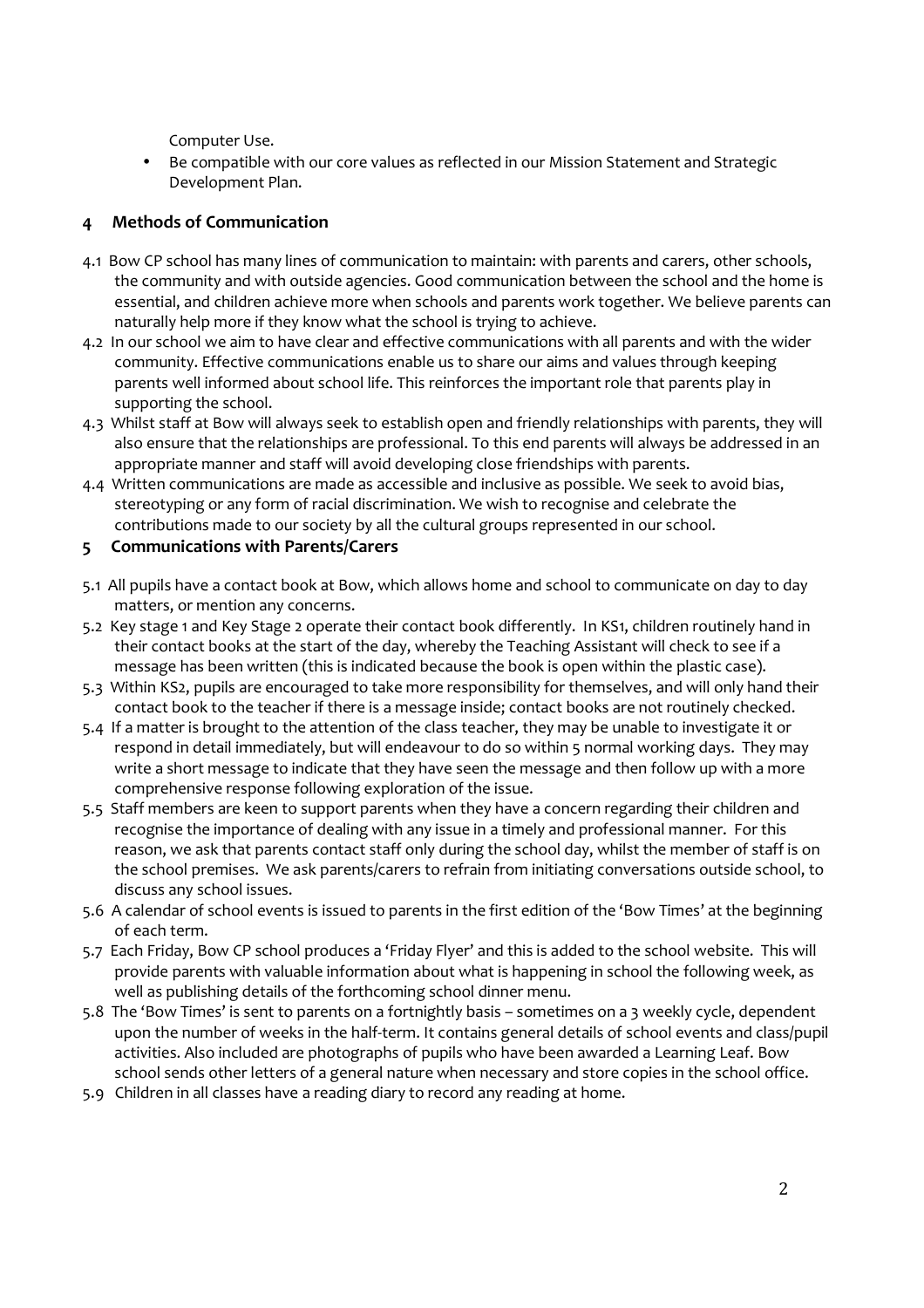- 5.10 Home learning assignments, are given to all our pupils at Bow. Children in Otters, Hares and Stags have a homework book, in which they can record their work (if appropriate). The class teacher will post the homework for the week on the class web page.
- 5.11 The school encourages parents to share any issues about their child at the earliest opportunity. Teachers will arrange to see parents as soon as possible. Many parents have the opportunity to have a brief word with the teacher when they collect them after school or on a Friday Open Morning day.
- 5.12 Various meetings are arranged for parents throughout the year. Meetings are held prior to any residential trip to inform parents of planning, content and arrangements. A meeting for new parents is organised at the beginning of the summer term.
- 5.13 At Bow CP school parents are encouraged to contact the school if any issues arise regarding their child's progress or well-being.
- 5.14 When children have special educational needs, or if they are making less than the expected progress, parents will be met with more regularly. At Bow school, any reasonable adjustments to arrangements will be made if this will enable a parent with a disability to participate fully in a meeting at our school, or to receive and understand a communication.

# **6 E mail**

- 6.1 From time to time, parents may wish to communicate with the school via email. Staff will endeavour to respond to parental emails in a timely manner and usually within 5 normal working days.
- 6.2 At Bow CP School, we aim to promote a healthy work-life balance for all staff members. Teachers will not respond to emails after 6.00pm, on a weekend or during the holidays – including our administrative team and SENDCO.
- 6.3 During the working day, teachers are preparing for the day ahead, on duty or teaching. They are not always able to respond to an email until such time as they can give it their fullest attention.

### **7 Telephone calls**

7.1 Office staff should not interrupt teaching for staff to answer a telephone call, except in an emergency. Details will be taken as to the nature of your call and passed to the teacher, who will get back to you, when they are able.

### **8 Written Reports**

- 8.1 Once a year Bow CP school provides a full written report to each child's parents on their progress within the core subjects and the curriculum. This report identifies areas of strength and areas for future development..
- 8.2 Parents have the opportunity to meet their child's teacher twice during the year for a private consultation at Parents' Evening. This gives them the opportunity to celebrate their child's successes, and to identify potential goals.

# **9 School Website**

- 9.1 The school website provides a myriad of information about the school, the admission process, a number of school policies and details of how to contact us. It is an opportunity to promote the school to a wider audience.
- 9.2 Each class has their own page at the top of the Home page, where details can be found regarding the curriculum for each class for that term and anything special that each class is doing.